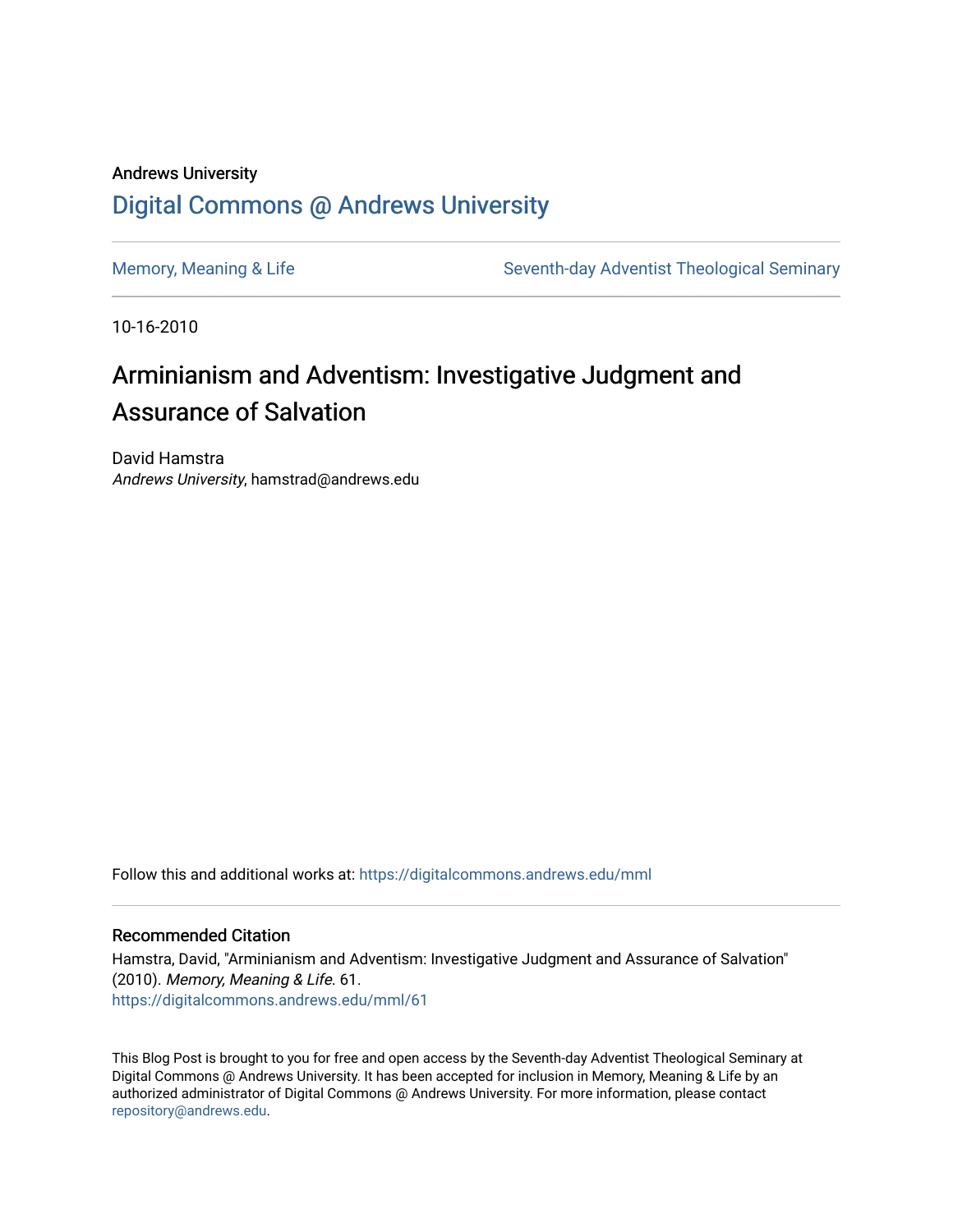# **[Memory, Meaning & Faith](http://web.archive.org/web/20120716004715/http://www.memorymeaningfaith.org/blog/)**

[Main](http://web.archive.org/web/20120716004715/http://www.memorymeaningfaith.org/blog) [About](http://web.archive.org/web/20120716004715/http://www.memorymeaningfaith.org/blog/about.html) [Archives](http://web.archive.org/web/20120716004715/http://www.memorymeaningfaith.org/blog/archives.html) October 16, 2010

## **Arminianism and Adventism: Investigative Judgment and Assurance of Salvation**

Dr. Woodrow Whidden began with a word of indebtedness to Dr. Stanglin, stating that he understood many of his concepts instinctively, but is going to have to rewrite a chapter in his forthcoming book. He stated that his paper, "Investigative Judgment and Assurance of Salvation" will focus on perseverance. Whidden states that if Adventists still have one seduction coming out of the Reformed tradition, it's a once saved always saved wish. While acknowledging that constant threat of legalism, he senses that if Adventisim has a threat, it's not legalism anymore, but an overweening cheep grace.

Whidden believes that one of the reasons Ford struck a chord in Western Adventism in the 70s and 80s was feeding off a post-legalistic lust for some kind of assurance of salvation. Many people point to our perfectionist emphases and the investigative judgment which tie together. But the assurance of salvation is sensitive and delicate and requires some nuancing. This is because of our differing struggles, our personal losses, and our unique spiritual sensitivities. But Seventhday Adventisim with its sense of a looming eschatological crisis, has produced unique sensitivities among its members. And so we've had a run of the investigative/pre-advent judgment in recent years.

Now only does Whidden believe that the Calvinistic Reformed solution is not that good, he believes the Arminian/Wesleyan/Adventist solution is better. He sees two key issues

- 1. The doctrine of God
- 2. Optimism about the transforming power of God

Regarding the doctrine of God: Thank God for Arminius. Thank God for Wesley. Thank God for Ellen White. The heart of this issues is understanding that the God that we serve is in an unremitting, lustful search for us to love him. Therefore, Whidden believes God has a special place in his heart for Adventists and other Christians who struggle with assurance.

What Ellen White God from Arminius, she probably got through Wesley. What Whidden has gotten from Scripture aided and abetted by Ellen White is that we need to be justified moment by moment.

Whidden cannot think of a more powerful concept of judgment than that our judge in Heaven's court is also our our advocate. So he doesn't know how, when you think about that, you can ever think of being lost.

Christ as our judge is there to sober us up, because every moment of life is fraught with moral, spiritual, and eternal significance.

Now that was all by way of introduction to the paper, Whidden said, before inviting us to flip to the middle of his "Investigative Judgment and the Assurance of Salvation."

There are problems with the once saved, always saved position. One is sinful presumption, which so often accompanies the belief that a person is so secure as to be lost. Therefore, proponents of once saved, always saved explain that those who manifest persistent evidence of apostasy where never really saved in the first place. This corollary makes the doctrine incoherent and on the practical level brings in all the problems it was trying to escape.

Therefore, all of us are dependant of the *a posteriori* elements, the evidences of our salvation. Were a bit hesitant about the witness of the Spirit, because of tendencies toward fanaticism. But we have the witness of faith; we know that we believe. Our testimony of when we first accepted Christ falls into this category.

Once saved, always saves is a theoretical guarantee, not a real guarantee, because within the theological system of Calvinism, God's will is inscrutable, so you can never be sure.